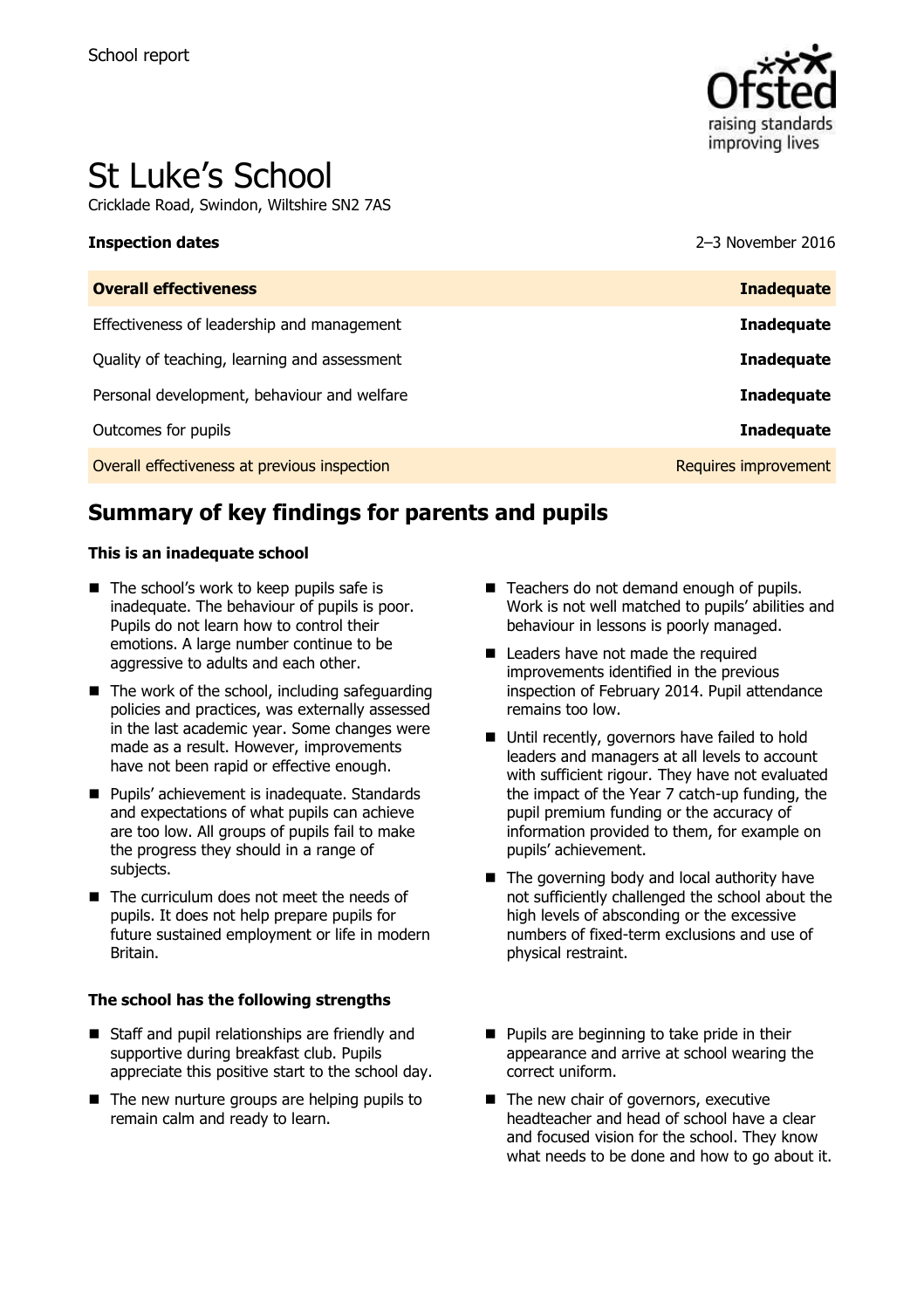

# **Full report**

In accordance with section 44(1) of the Education Act 2005, Her Majesty's Chief Inspector is of the opinion that this school requires special measures because it is failing to give its pupils an acceptable standard of education and the persons responsible for leading, managing or governing the school are not demonstrating the capacity to secure the necessary improvement in the school.

### **What does the school need to do to improve further?**

- Urgently improve safeguarding by:
	- making sure that pupils' non-attendance is always followed up promptly and not making assumptions about the whereabouts of pupils not in school
	- eliminating the potential for pupils to abscond from the site during the school day
	- providing further training for all staff in de-escalation techniques and ensure that they use them before engaging in physical intervention.
- Improve the effectiveness of leadership and management, including governance, by:
	- making sure that leaders work with rigour and urgency to bring about rapid improvements in safeguarding procedures and that governors rigorously hold leaders and managers to account for their successful implementation
	- ensuring that all school leaders routinely analyse and accurately report the information they have about pupils so that governors have a clear understanding about pupils' academic progress and personal development, and using this information to forestall underachievement and respond to shortfalls swiftly and effectively
	- making sure that the curriculum is fit for purpose so that all pupils can achieve well and make good progress, particularly in their behaviour, personal development and well-being
	- ensuring that governors robustly evaluate the impact that the Year 7 catch-up funding is having on helping pupils to catch up in English and mathematics
	- ensuring that governors robustly evaluate the impact that the pupil premium funding has on improving the outcomes and personal development of the most disadvantaged pupils.
- Improve the quality of learning, teaching and assessment by:
	- making sure that teaching staff and adults who support pupils in lessons have the right subject knowledge and behaviour management skills to enable lessons to be safe, enjoyable learning experiences
	- ensuring that accurate assessment information is used to plan work that matches the learning needs of different groups of pupils, so that the most able pupils are challenged and those who struggle with their learning are supported and guided to reach their potential
	- making sure that adults have high expectations so that pupils are fully engaged in their learning and are well prepared for life in modern Britain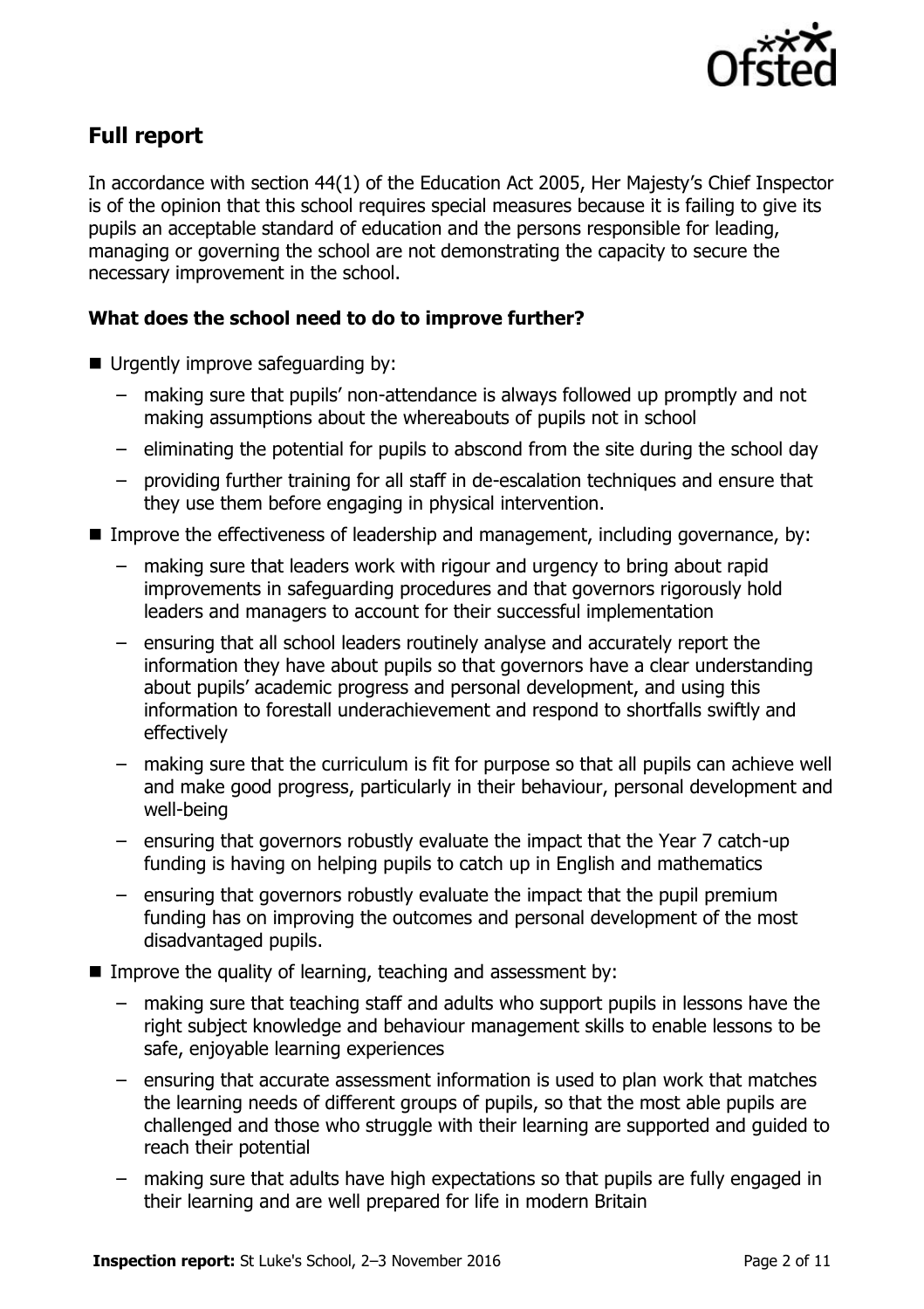

- accurately identifying pupils' knowledge and understanding when they join the school so that gaps in learning are identified and filled.
- **Improve behaviour and safety by:** 
	- significantly reducing the need for fixed-term exclusion, use of internal isolation and physical intervention
	- improving the attendance of pupils and reducing the proportion who are persistently absent or who abscond.
- Raise pupils' achievement, particularly in English, mathematics and science, by:
	- reducing the time lost through fixed-term exclusions and pupils' absence from school and lessons
	- rigorously checking that all pupils and groups of pupils are making at least expected rates of progress from their starting points
	- improving careers support and pupils' employability by giving all pupils equal access to work-related learning.

An external review of governance, including the school's use of the Year 7 catch-up fund and pupil premium fund, should be undertaken in order to assess how these aspects of leadership and management may be improved.

The school should not appoint newly qualified teachers.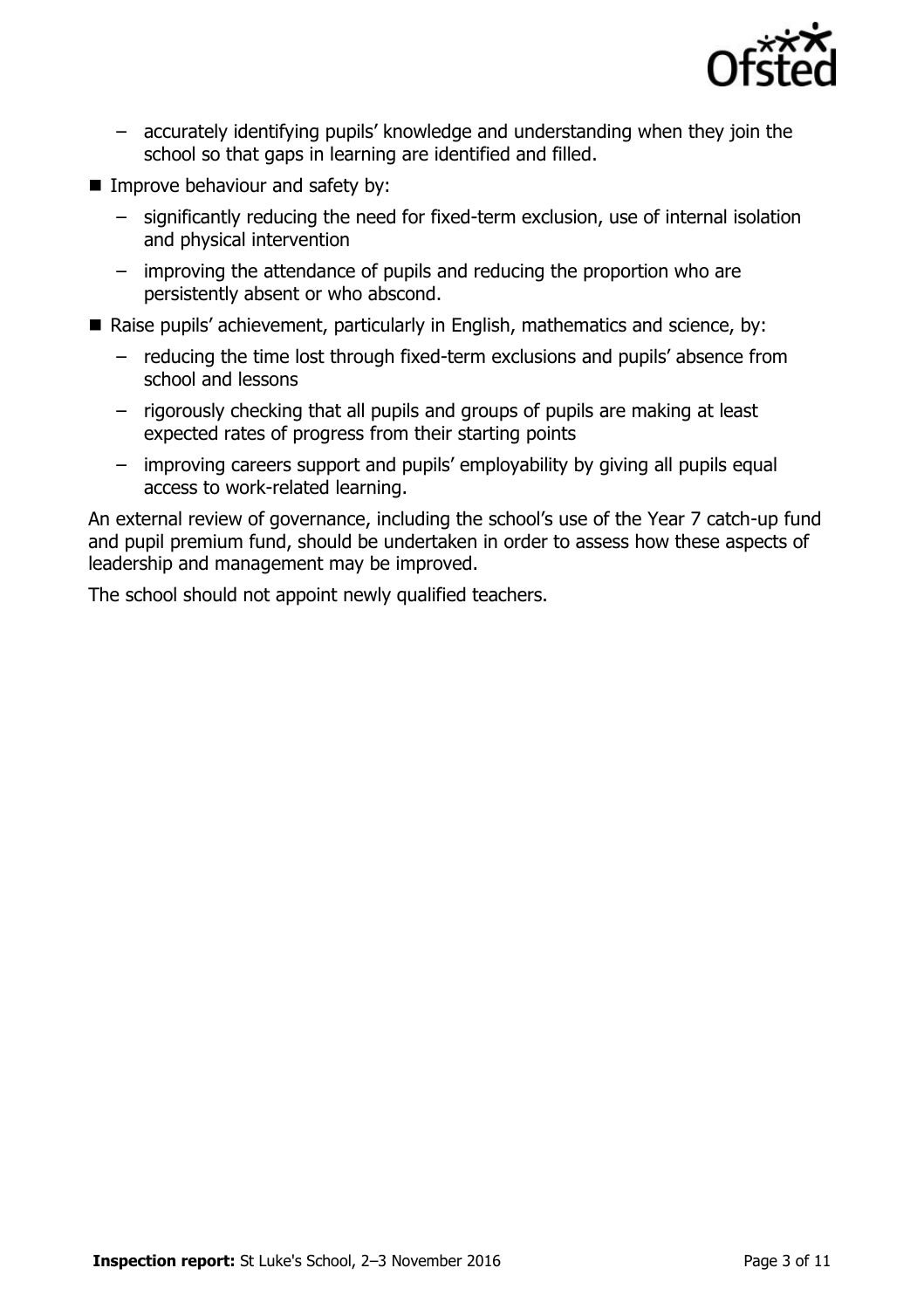

# **Inspection judgements**

### **Effectiveness of leadership and management Inadequate**

- The school's arrangements for safeguarding pupils do not ensure that pupils are kept safe.
- There have been sustained, systemic weaknesses in leadership and management. None of the areas for improvement set out in the previous inspection report of February 2014 have been tackled successfully or with sufficient urgency. Until recently, leadership roles and responsibilities were not clearly understood, resulting in a lack of accountability.
- Expectations of pupils' behaviour and what they can achieve are too low. Staff do not appreciate the amount of change that needs to take place in order for the school to be a safe and purposeful place in which to work and learn. There is an urgent need to radically change the ethos of the school and in particular the ways in which behaviour is managed.
- Staff have received recent training in safeguarding. However, they do not have the skills necessary to de-escalate episodes of poor behaviour that present a risk to pupils' safety.
- The school's curriculum is not fit for purpose. It does not match the needs of pupils or provide for pupils' spiritual, moral, social and cultural development. There are very few extra-curricular activities available. Tutor time, almost an hour a day, is not used effectively. Pupils are not sufficiently prepared for the opportunities and experiences of life in modern Britain. As a result, pupils too often act inappropriately and do not follow the rule of law.
- The school leaders collect information about pupils' behaviour and attendance. However, this information is stored rather than used to drive improvements. Analysis of school information at all levels is exceptionally weak. For example, patterns and potential links between lateness, absconding, absenteeism (from school and lessons), detentions, isolation, exclusions (internal and fixed-term external) and rewards achieved or academic progress are not identified.
- $\blacksquare$  The vision and high aspirations of the new chair of the governing body, executive headteacher and new head of school are suitably ambitious. They are fully aware of what needs to be done and in what order. They have instigated changes such as ensuring that pupils take greater pride in their appearance and wear the correct uniform. However, they have not yet had time to have the required impact on those significant weak aspects of the school's work. Resources are tight; the school remains in financial deficit.

### **Governance of the school**

Governance is inadequate. Governors have not ensured that the school's policies and procedures are fit for purpose. Safeguarding procedures, including attendance and behaviour, are not adequately reviewed and evaluated by senior leaders and governors. As a result, safeguarding is ineffective. Little attention has been paid to the outcomes of national serious case reviews. Consequently, lessons are not being learned from them, with fixed-term exclusions becoming the norm rather than the exception.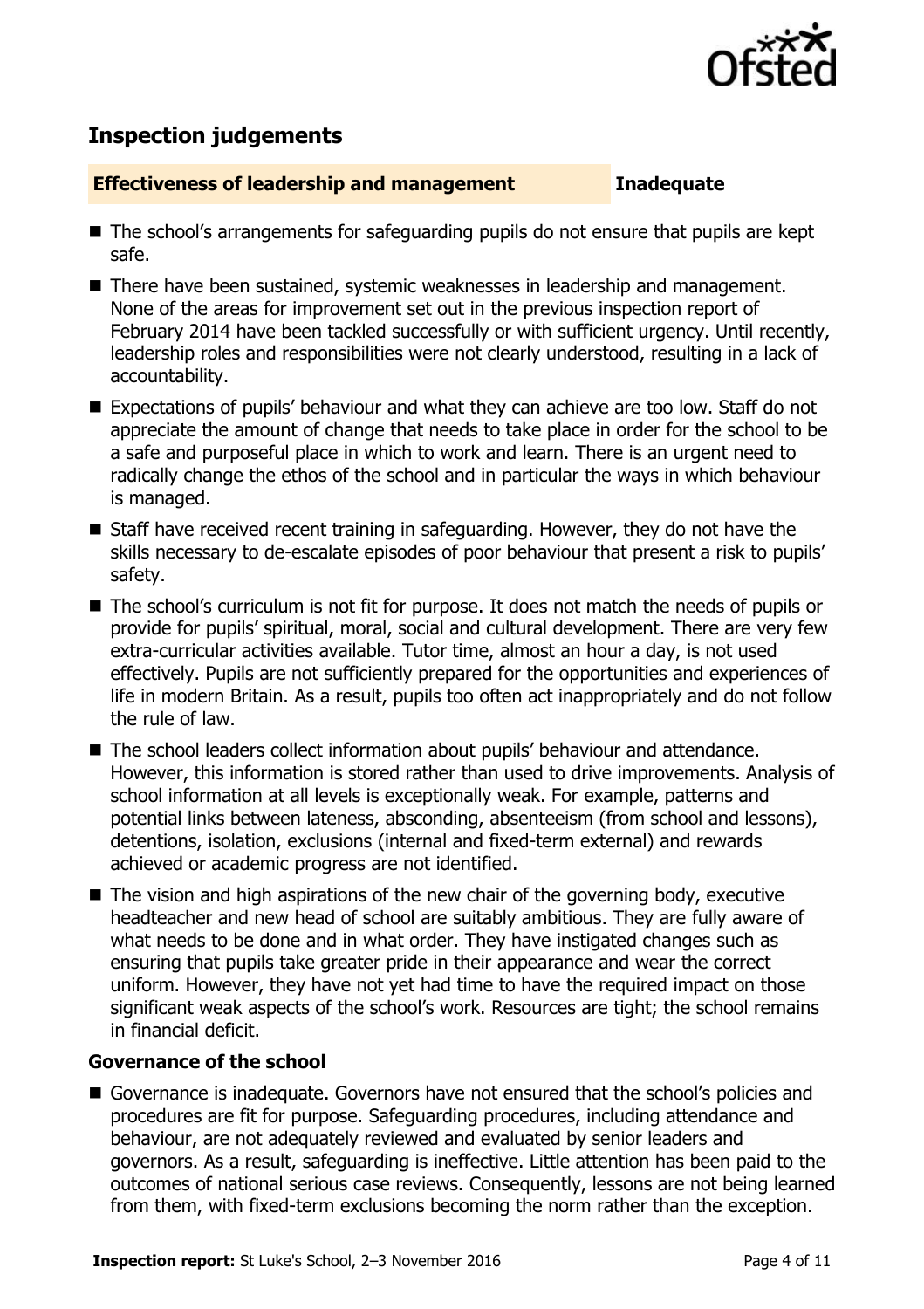

Governors have not challenged the exclusion rates, the number of pupils absconding, poor pupil attendance, the use of physical restraint and levels of detentions and isolation.

- Governors do not always receive information from leaders in a way that helps them challenge leaders' assertions about the quality of the school's work, particularly those related to pupils' academic progress.
- The tracking and evaluation of the use of Year 7 catch-up funding and pupil premium funding is inadequate.

### **Safeguarding**

■ The arrangements for safeguarding are not effective. School leaders and governors have not ensured that pupils are safe. Risk assessments are often too generic and are not effectively used to inform pupils' behaviour plans. Records are kept relating to attendance and behaviour but the records are not used to analyse patterns or drive improvements. When pupils arrive in the morning and leave at the end of the school day they are carefully supervised by staff. The school is secured by a high fence and locked gates. However, pupils scale these obstacles and abscond.

### **Quality of teaching, learning and assessment Inadequate**

- As a result of weak teaching over time, pupils make inadequate progress. Teachers do not have an accurate knowledge of pupils' prior learning. The lack of effective assessment and monitoring of pupils' progress from their individual starting points hinders teachers' ability to set work for pupils at the right level.
- Teachers' and other adults' expectations of what pupils are able to achieve are too low. As a result, the most able pupils are not sufficiently challenged by the work they are given.
- Adults are inconsistent in the management of pupils' behaviour. Persistent low- and high-level disruption hampers progress and stops learning. Too often pupils unilaterally choose to leave lessons, mainly in English and mathematics, and do not catch up on the work they have missed. The sanctions and rewards systems are not effective, which means that very poor behaviour has become the norm.
- Work produced by pupils receives positive, if superficial, encouragement from staff. However, pupils do not know how to make improvements or corrections, nor are they able to take further steps in their learning. They are not learning from their mistakes.
- Poor use is made of tutor time to reinforce core learning skills and enhance pupils' personal development. Tutor time, almost an hour a day, is spread throughout the school day and is intended to provide a 'nurturing' time. However, staff do not take advantage of this time effectively, particularly to support pupils' spiritual, moral, social, and cultural development.
- Learning and behaviour are better supported in the 'nurture groups' in Years 7 and 8. In these groups, pupils are more engaged in purposeful learning activities, and develop self-confidence and the ability to express themselves.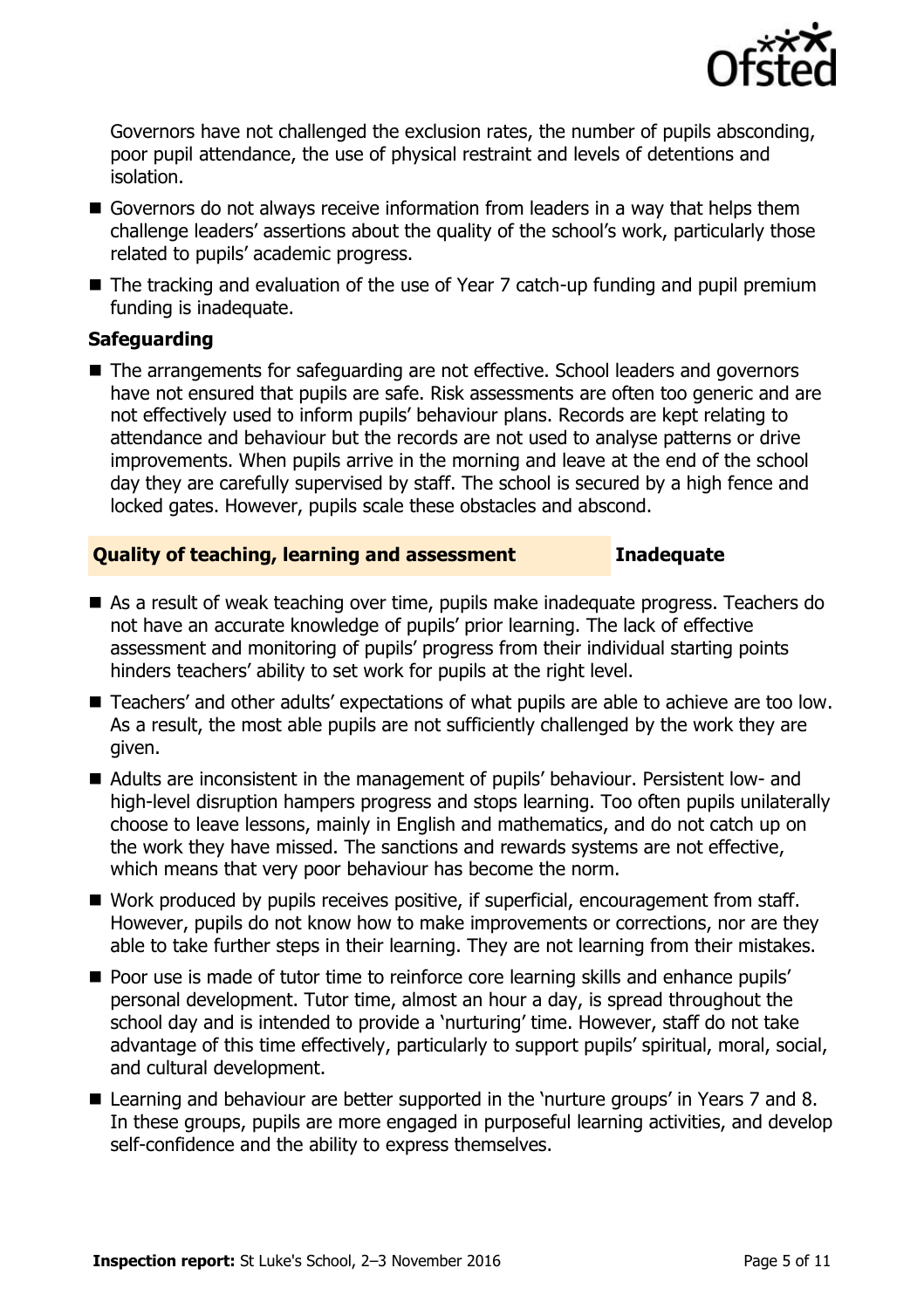

### **Personal development, behaviour and welfare Inadequate**

### **Personal development and welfare**

- The school's work to promote pupils' personal development and welfare is inadequate.
- Expectations of punctuality to school are too lax. When pupils are late because their taxis or buses have been delayed by traffic, this is not appropriately recorded. The school does not monitor this situation and whether it has a negative impact on behaviour because pupils have missed a supported start to the day. It also means that these pupils are sometimes missing a considerable period of time out of their school day.
- The curriculum is not successfully supporting or promoting pupils' personal development and welfare. Posters and displays show that some aspects of the curriculum relating to personal, social and health education are taught. However, the school does not review the curriculum effectively enough to ensure that there is full and regular coverage of subjects and topics that pupils need to know about. Without this mapping, leaders cannot determine the effectiveness of what is being taught. In discussion, pupils could not articulate to inspectors how to keep themselves safe and too many pupils continue to engage in risky and unsafe behaviours.
- **Pupils' individual risk assessments do not sufficiently link with their personal education** plans or their education, health and care plans. These assessments are not used to construct a behaviour plan that is then used in lessons to improve behaviour or avoid risk. Pupils' individual risk assessments, along with other risk assessments, are often too generic and sometimes do not provide a suitable method for mitigation of an identified risk. They are not shared with staff at the other provision used by the school, the Swindon Tuition Centre, to ensure that appropriate support continues.
- **Pupils'** physical and emotional well-being is not sufficiently analysed and reported on after they have been involved in or have witnessed serious incidents.

### **Behaviour**

- The behaviour of pupils is inadequate. Very poor behaviour is the norm.
- Work set by teachers is not at the right levels for the pupils' needs and levels of ability. Their behaviour is not managed well, which results in too much low- and high-level disruption to learning. Staff do not understand that a rapid change in pupil management is urgently needed.
- Too often in lessons, pupils do not listen to adults or remove themselves from class at will. A large number of pupils are frequently aggressive towards adults and each other. This results in extremely high levels of physical restraint, fixed-term external exclusions, detentions and use of internal isolation rooms. The sanctions and rewards policy, although followed by staff, is not fit for purpose. It has little positive impact on improving pupils' behaviour and the need to use sanctions is not decreasing.
- Behaviour is better in the Swindon Tuition Centre. This is a very small provision, with generally one-to-one support. Pupils are not disrupted by the poor behaviour of others during their lessons. Good behaviour is expected. Pupils who use this provision are generally on reduced timetables. However, the whereabouts of these part-time pupils when they leave for home during the school day is not sufficiently checked.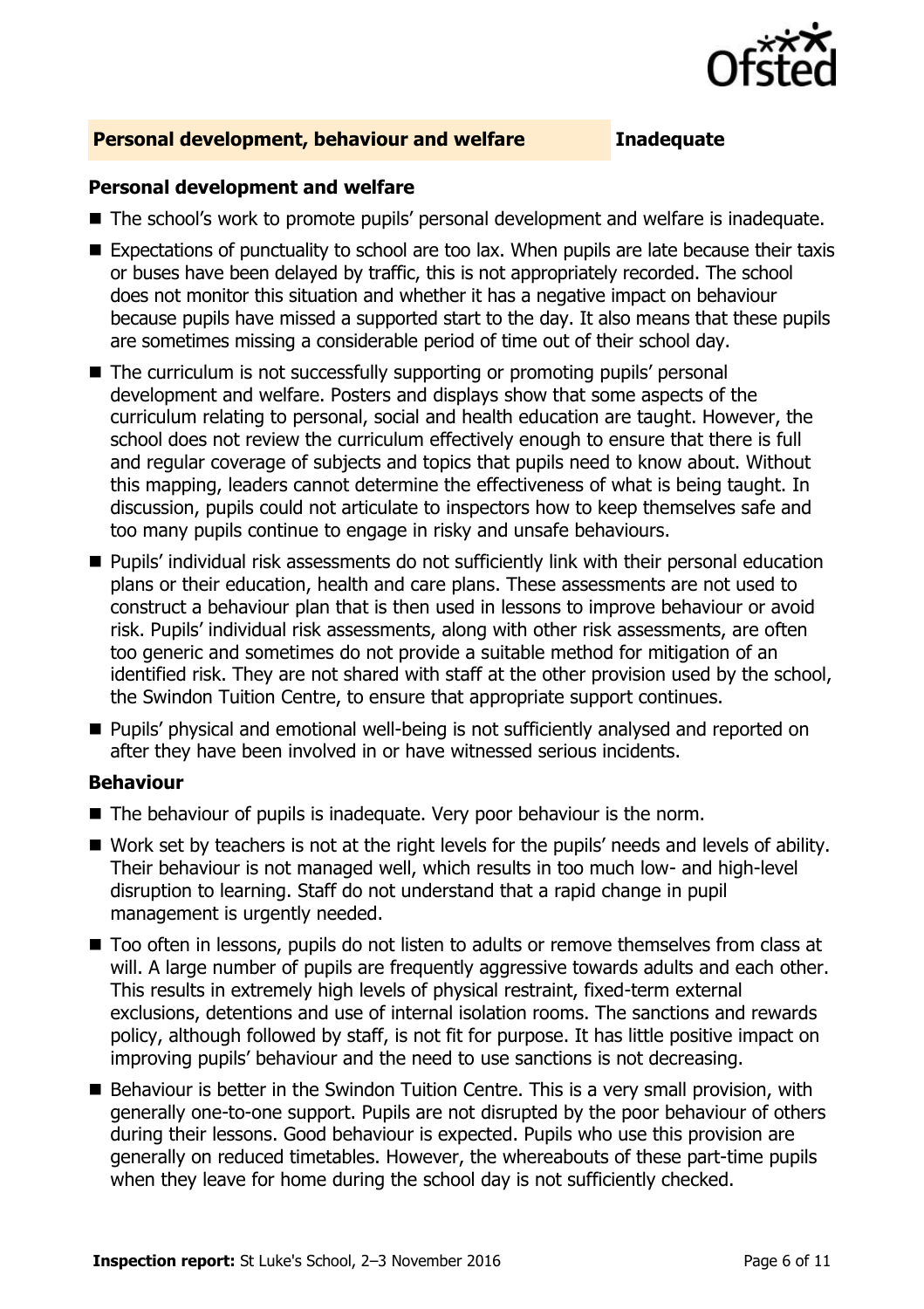

- Some pupils make the wrong choices and enter the criminal justice system while of school age; insufficient attention is given through the curriculum to developing pupils' resilience and helping them to resist negative influences.
- Pupils' conduct at the start of the school day in breakfast club is good. Staff and pupils mix together, convivially sharing the day's news and previous night's events with humour and interest. This sets a good social and 'family-style nurturing' start to the school day.

### **Outcomes for pupils Inadequate**

- **Pupils typically enter the school with levels of attainment that are well below those** seen nationally. Pupils currently in the school, as in the past, are not making sufficient progress across a broad range of subjects.
- Until this term, pupils have not had their knowledge, skills and understanding checked when they join the school. This lack of accurate checks does not enable staff or leaders to measure the progress made by different groups of pupils, particularly the disadvantaged, those in the care of the local authority, girls and those who joined the school in different year groups.
- Too many pupils either do not attend often enough or, when they do, do not remain in class long enough to make sufficient progress in their learning, particularly in English, mathematics and science. In addition, pupils' literacy and numeracy skills are not effectively developed throughout the curriculum. Pupils have very few phonic strategies to help them when reading challenging words.
- $\blacksquare$  The vast majority of the pupils are not well prepared for the next stage of their education, training or employment. Too many pupils leave school without the qualifications that they should, and could, achieve. The most able pupils tend to be entered for more courses in Years 10 and 11, but these are not always at the right level for their ability. Those who struggle with their learning leave school with qualifications that will not help them gain sustained employment in later life.
- There has been an increase in the number of pupils leaving the school at the end of Year 11 successfully finding a place in further education or employment with training. However, the school does not provide pupils with external, impartial careers advice. Most pupils leave school to attend Swindon College, but without the school ensuring that the most able pupils are choosing, or being accepted on, courses that are suitably challenging.
- The contribution that work experience and work-related learning make to pupils' achievements varies. This is because not all pupils have an equal opportunity to participate in work-related activities.
- Although newly formed, the nurture groups in Years 7 and 8 are beginning to show that the pupils attending them feel more settled and ready to learn.
- Pupils who attend the Swindon Tuition Centre receive effective one-to-one support for the development of basic skills in English and mathematics. The amount of progress that they make is limited by the amount of time that they attend and is further restricted by the range of subjects provided. Consequently, although learning is better here, pupils' achievements across a wide range of subjects are inadequate.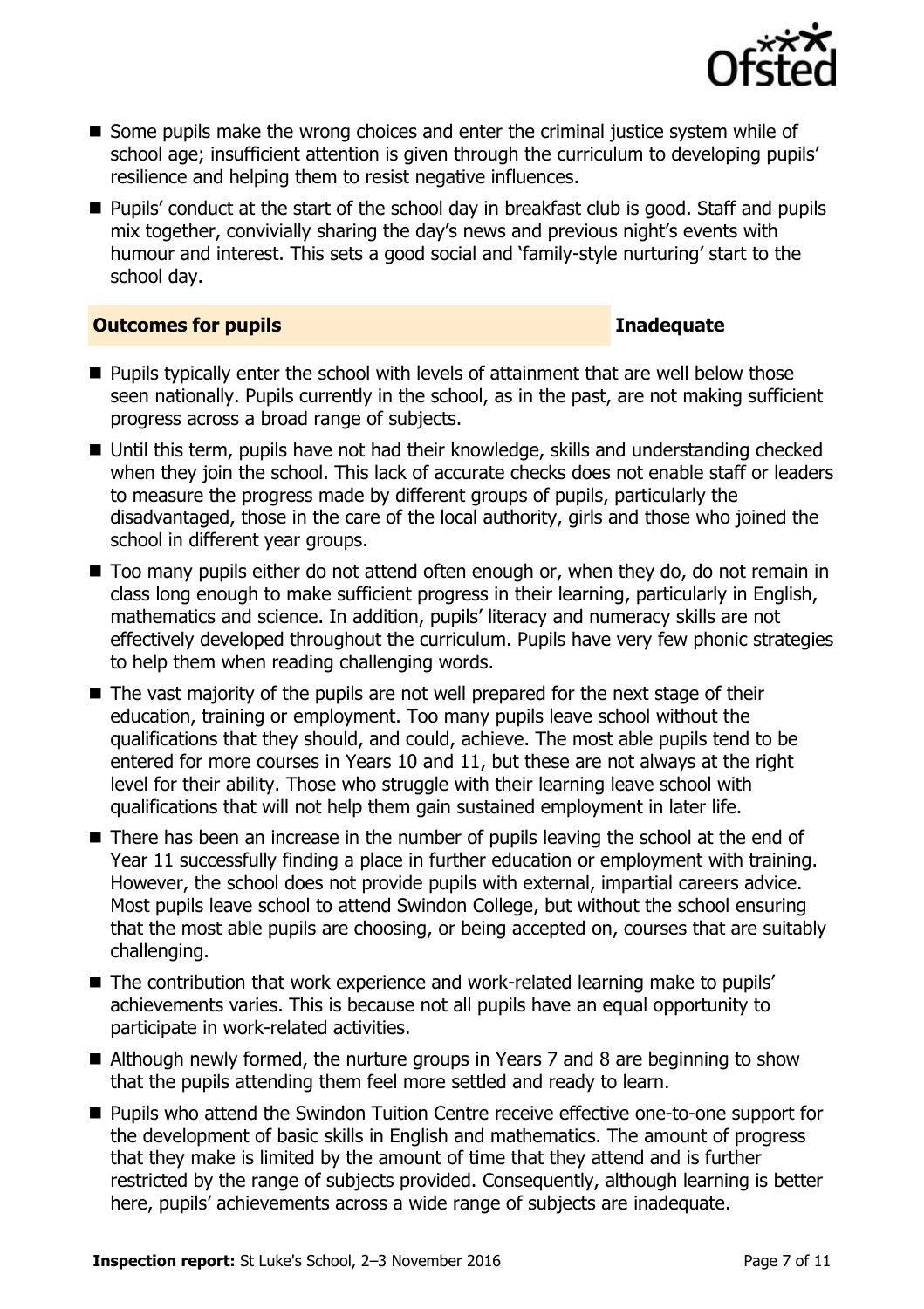

# **School details**

| Unique reference number | 126547   |
|-------------------------|----------|
| Local authority         | Swindon  |
| Inspection number       | 10005788 |

This inspection of the school was carried out under section 5 of the Education Act 2005.

| Type of school                      | <b>Special</b>               |
|-------------------------------------|------------------------------|
| School category                     | Community                    |
| Age range of pupils                 | 11 to 16                     |
| Gender of pupils                    | Mixed                        |
| Number of pupils on the school roll | 71                           |
| Appropriate authority               | The governing body           |
| Chair                               | <b>Steve Colledge</b>        |
| <b>Executive headteacher</b>        | Mags Clarke                  |
| Telephone number                    | 01793 705566                 |
| Website                             | www.stlukes.swindon.sch.uk   |
| <b>Email address</b>                | admin@stlukes.swindon.sch.uk |
| Date of previous inspection         | 6-7 February 2014            |

### **Information about this school**

- The school does not meet requirements on the publication of information on its website about, among other things, the curriculum, the Year 7 catch-up funding, the pupil premium funding and the complaints procedures.
- The school does not meet the Department for Education's requirements on the publication of specified information on its website. Omissions include information about the curriculum, the Year 7 catch-up funding, the pupil premium funding and the complaints procedures. The school is in the process of ratifying up-to-date policies, including those regarding safeguarding. The ones on the website are not up to date and the website is currently under construction.
- St Luke's works with children identified as having social, emotional and mental health issues. All pupils have either a statement of special educational needs or an education, health and care plan. In addition to their primary need, many of the pupils have additional needs such as an autism spectrum condition, communication difficulties and cognitive interruption. There are 77 places available, with 71 pupils currently on roll.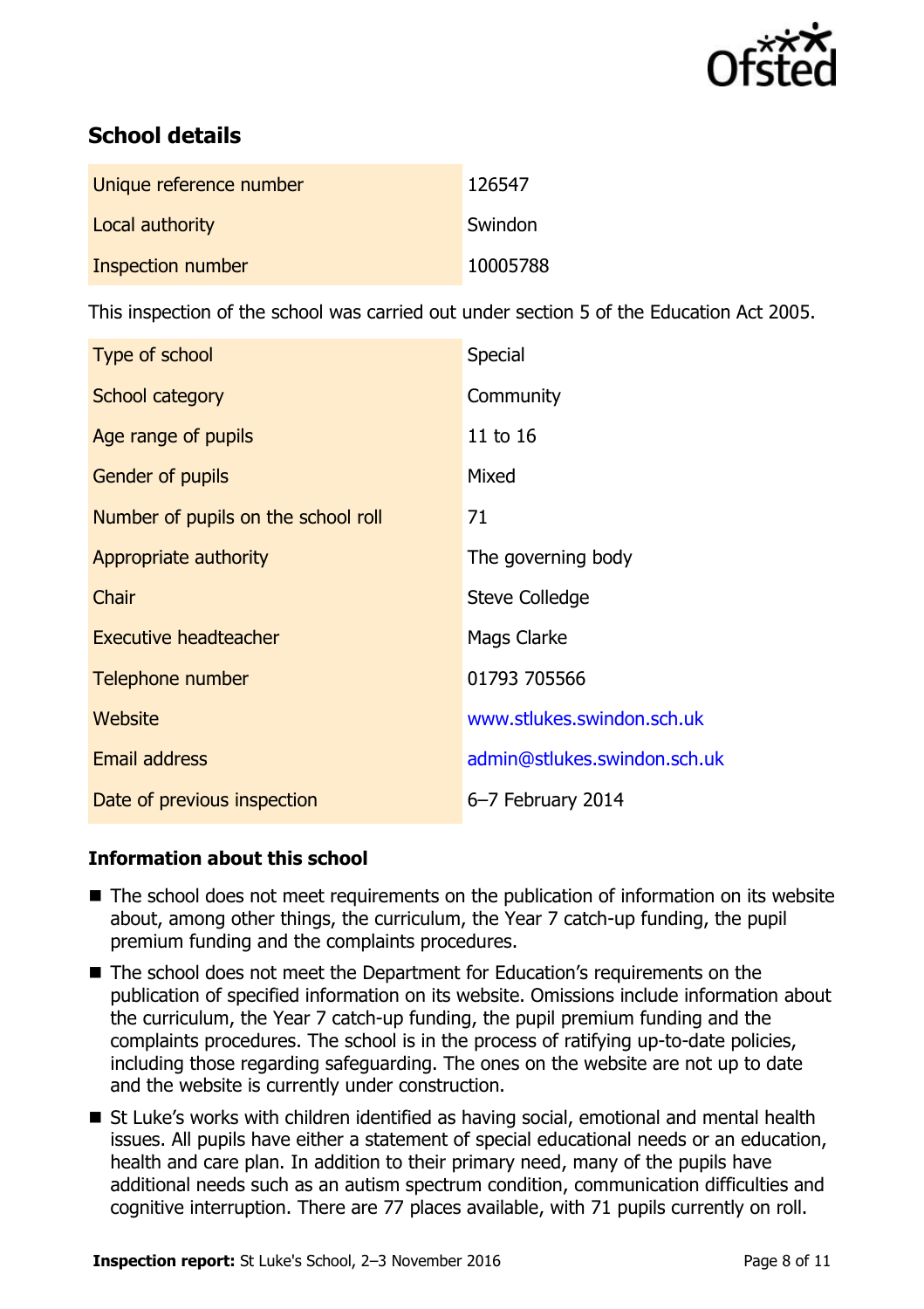

The vast majority of pupils are White British boys.

- All pupils in Year 7 are entitled to the Year 7 catch-up funding. Just over two thirds of pupils are disadvantaged.
- Interim leadership arrangements put in place around Easter 2016 have recently been made permanent. An executive headteacher, who is the substantive headteacher of a local special school, has been appointed and a new chair of governors was elected in September 2016. A head of school joined the school on 31 October 2016.
- The school sends a few pupils to the Swindon Tuition Centre, for mathematics and English. Some pupils also visit the educational farm at Crowdys Hill School to learn about different aspects of animal care.
- A number of pupils are educated part time, in agreement with their parents, as part of their induction plan when joining the school. These arrangements are generally for those new pupils who have previously been out of formal education for some time.
- Each school day starts with a communal breakfast club. There are no after-school activities or clubs.
- The vast majority of pupils arrive to school using local authority transport.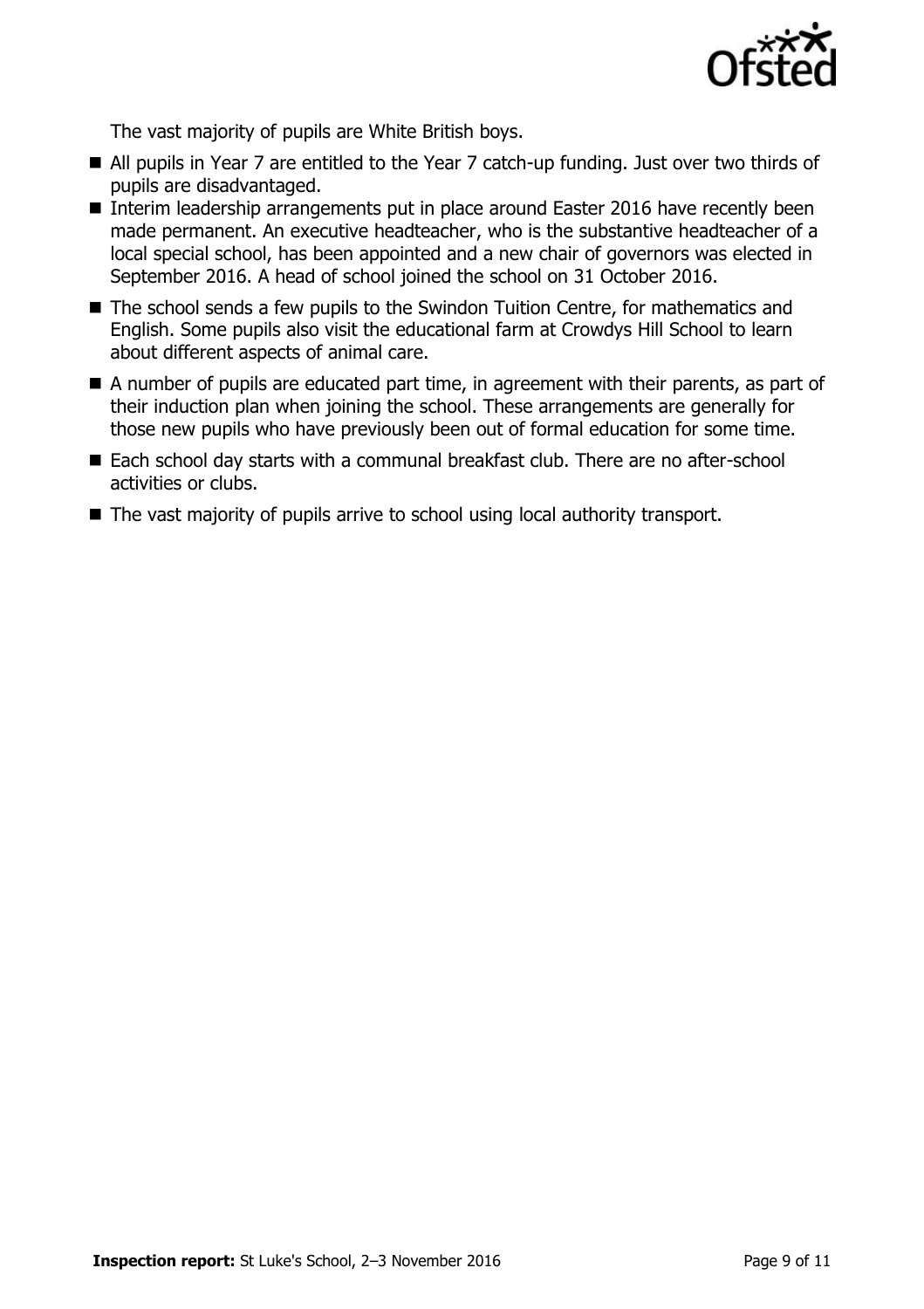

# **Information about this inspection**

- Inspectors visited all classes, mainly together with senior staff. Pupils' work was scrutinised and their records reviewed, including education, health and care plans and personal education plans. Records and case studies relating to pupils in the care of the local authority and those who are vulnerable due to their circumstances were also considered.
- The inspection team scrutinised a wide range of documents, including the school's safeguarding and child protection policy and the checks made on the suitability of staff to work with children. The school's admissions and attendance registers were evaluated. Further evidence was gathered from the school's information on pupils' current progress, behaviour and attendance. School improvement plans, the minutes of the meetings of governors and the school's records of the checks made on the quality of learning, teaching and assessment were also reviewed.
- Inspectors observed the behaviour of pupils as they arrived at the school, during break and lunchtimes, and as they left the school premises at the end of the day, as well as in lessons. Discussions were held informally with pupils during the course of the inspection and after an inspector listened to them read.
- Meetings and discussions were held with the executive headteacher, head of school, other senior leaders, other school leaders, teachers and support staff. Further discussions were held with members of the governing body, including the chair of the governing body, and the head of education for Swindon local authority.
- The views of the 15 responses to Parent View (Ofsted's online questionnaire) were considered. There were no responses to the Ofsted questionnaires from staff or pupils.
- An inspector visited the off-site tuition provision, observed pupils' learning there and spoke with staff and pupils.

### **Inspection team**

Steffi Penny, lead inspector **Her Majesty's Inspector** 

**Martyn Groucutt** Martyn Groucutt **Ofsted Inspector**